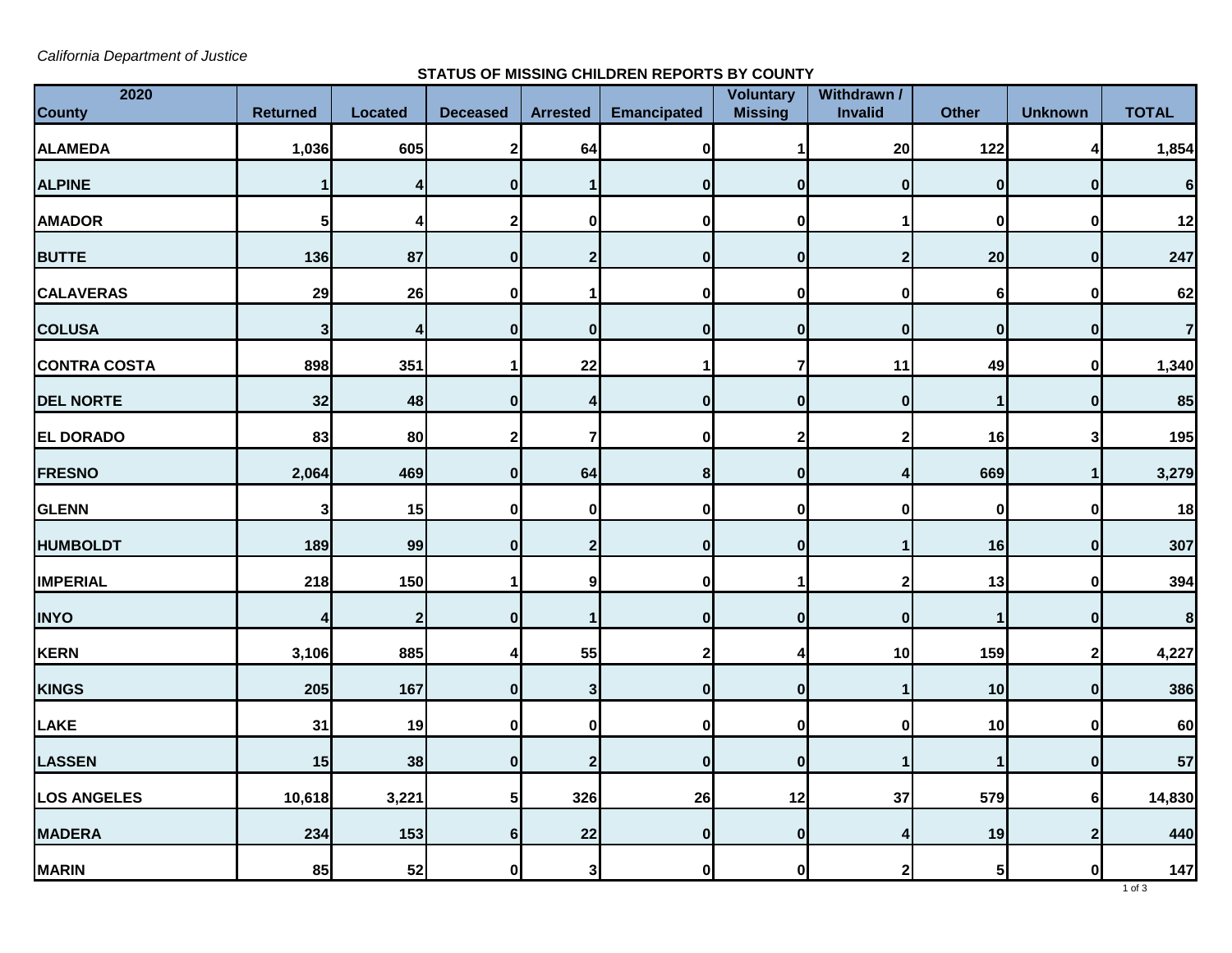*California Department of Justice*

## **STATUS OF MISSING CHILDREN REPORTS BY COUNTY**

| 2020<br><b>County</b>  | <b>Returned</b> | <b>Located</b> | <b>Deceased</b> | <b>Arrested</b> | <b>Emancipated</b> | <b>Voluntary</b><br><b>Missing</b> | Withdrawn /<br><b>Invalid</b> | <b>Other</b>     | <b>Unknown</b>   | <b>TOTAL</b> |
|------------------------|-----------------|----------------|-----------------|-----------------|--------------------|------------------------------------|-------------------------------|------------------|------------------|--------------|
| <b>MARIPOSA</b>        | 3 <sup>1</sup>  | 27             | 0               | 2               | 0                  | 0I                                 |                               |                  | $\bf{0}$         | 33           |
| <b>MENDOCINO</b>       | 41              | 35             |                 |                 | 0                  |                                    |                               |                  |                  | 81           |
| <b>MERCED</b>          | 437             | 241            |                 | 48              | 0                  |                                    | 160                           | 36               |                  | 925          |
| <b>MODOC</b>           | 0               |                |                 | 0               | $\bf{0}$           | 01                                 | 0                             | $\boldsymbol{0}$ | O                | $\mathbf{2}$ |
| <b>MONO</b>            |                 |                | O               | 0               | 0                  | $\mathbf{0}$                       | $\mathbf{0}$                  | $\bf{0}$         | $\boldsymbol{0}$ | $\mathbf{3}$ |
| <b>MONTEREY</b>        | 343             | 132            |                 |                 | 0                  |                                    |                               | 31               |                  | 517          |
| <b>NAPA</b>            | 51              | 26             |                 |                 | 0                  | 01                                 | 0                             | 5                | 0                | 89           |
| <b>NEVADA</b>          | 30              | 38             |                 |                 | 0                  | 01                                 | 0                             | 3                | 0                | 72           |
| <b>ORANGE</b>          | 2,694           | 700            |                 | 75              | 3                  | 51                                 | 61                            | 148              |                  | 3,633        |
| <b>PLACER</b>          | 195             | 175            |                 | 21              |                    | 01                                 | 9                             | 23               | 0                | 425          |
| <b>PLUMAS</b>          | 3 <sup>1</sup>  | 15             |                 |                 | 0                  | 01                                 | 0                             | 0                | <sup>0</sup>     | 19           |
| <b>RIVERSIDE</b>       | 2,370           | 737            |                 | 55              | 8                  |                                    | 10                            | 150              |                  | 3,338        |
| <b>SACRAMENTO</b>      | 4,101           | 977            | 6               | 54              | 5 <sub>1</sub>     | 14                                 | 20                            | 117              |                  | 5,295        |
| <b>SAN BENITO</b>      | 16              | 20             |                 |                 | 0                  | 01                                 |                               |                  |                  | 38           |
| <b>SAN BERNARDINO</b>  | 1,852           | 1,037          | 5 <sup>1</sup>  | 87              | 2 <sub>l</sub>     |                                    | 31                            | 401              | 4                | 3,423        |
| <b>SAN DIEGO</b>       | 1,861           | 825            |                 | 18              | 3                  |                                    | 3                             | 205              |                  | 2,921        |
| <b>SAN FRANCISCO</b>   | 210             | 146            | O               | 36              | 0                  | 3 <sup>1</sup>                     |                               | 20               | 0                | 422          |
| <b>SAN JOAQUIN</b>     | 1,160           | 299            |                 | 30              |                    |                                    |                               | 261              | $\bf{0}$         | 1,754        |
| <b>SAN LUIS OBISPO</b> | 159             | 178            | 0               |                 | 0                  | $\mathbf{0}$                       |                               | 15               |                  | 364          |
| <b>SAN MATEO</b>       | $174$           | 136            | 0               |                 |                    | $\mathbf{0}$                       | 3                             | 22               | $\bf{0}$         | 340          |
| <b>SANTA BARBARA</b>   | 454             | 223            | $\bf{0}$        | 24              | $\bf{0}$           | 01                                 | 2                             | 40               |                  | 744          |